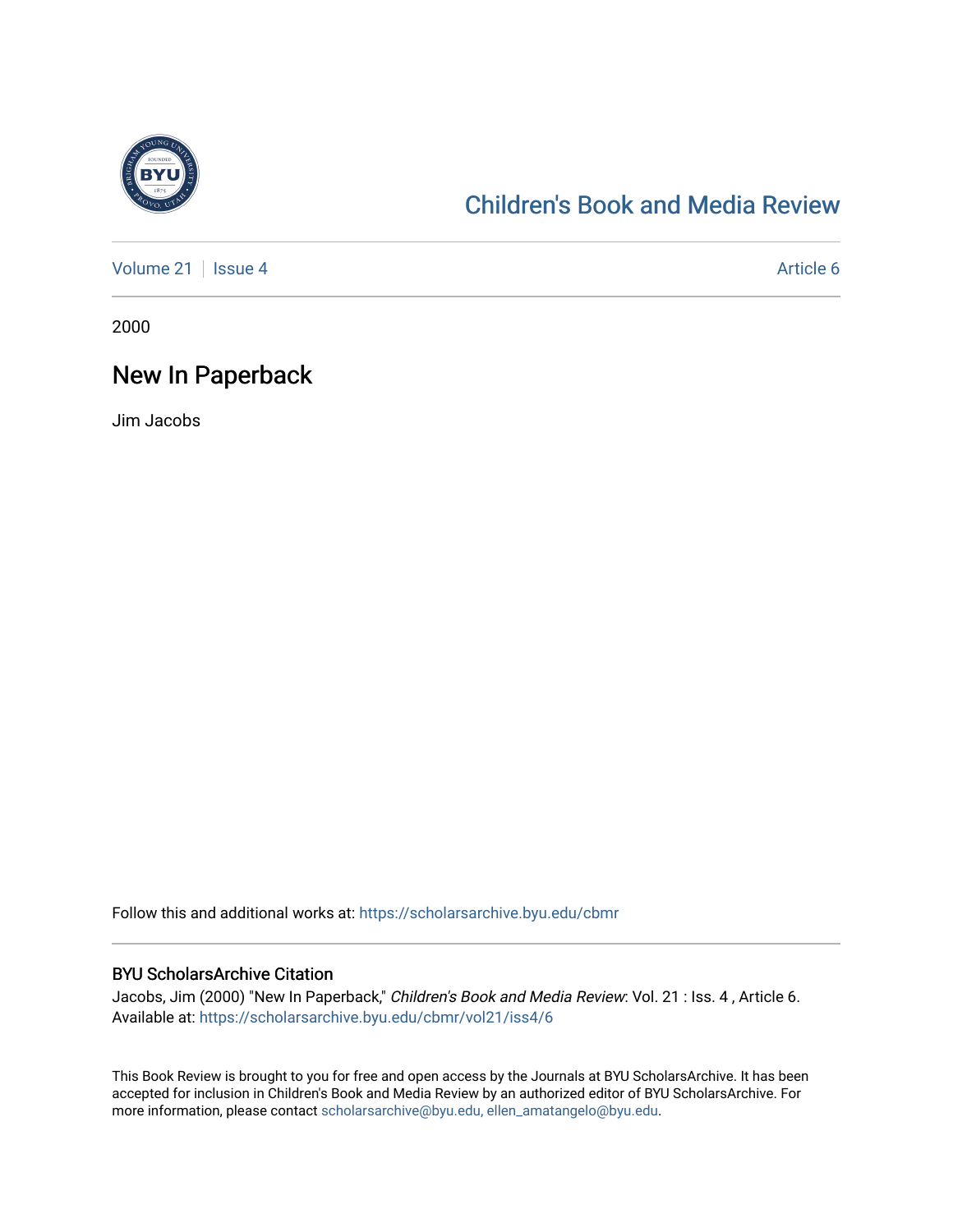### **New In Paperback By Jim Jacobs Professor Department of Teacher Education Brigham Young University**

The following books have recently appeared in paperback, either for the first time or after a long absence. All are recommended.

- Armstrong, Jennifer. *Shipwreck at the Bottom of the World.* Crown, 2000. ISBN 0-375- 81049-8. \$9.95. 126 pages. Grades 5+. Reprint. Describes the events of the 1914 Shackleton Antarctic expedition when, after being trapped in a frozen sea for nine months, their ship, *Endurance,* was finally crushed, forcing Shackleton and his men to make a very long and perilous journey across ice and stormy seas to reach inhabited land.
- Arnosky, Jim. *Crinkleroot's Guide to Knowing Animal Habitats.* lllustrated by Jim Arnosky. Aladdin, 2000. ISBN 0-689- 83538-8. \$5.99. 32 pages. Grades 2-5. Reprint. Introduces different wildlife habitats, including wetlands, woodlands, cornfields, and grasslands.
- Bauer, Joan. *Rules of the Road.* Puffin, 2000. ISBN 0-698-11828-6. \$4.99. 201 pages. Grades 7+. Reprint. Sixteen-year-old Jenna gets a job driving the elderly owner of a chain of shoe stores from Chicago to Texas to confront her son, who is trying to force her to retire. Along the way, Jenna hones her talents as a saleswoman and finds strength to face her alcoholic father.
- Clements, Andrew. *The Laundry News.* Aladdin, 2000. ISBN 0-689-82868-3. \$4.99. 138 pages. Grades 3-7. Reprint. A fifth-grader starts a newspaper with an editorial that prompts her classroom teacher to really begin teaching again, but he is later threatened with disciplinary action as a result.
- dePaola, Tomie. *Strega Nona: Her Story.*  lllustrated by Tomie dePaola. Puffin, 2000. ISBN 0-698-11814-6. \$5.99. 32 pages. Grades K-3. Reprint. Grandma Concetta heals everyone with her remedies and advice, and when she retires, she leaves Nona her magic pasta pot with its secret ingredient.
- Harley, Arvis. *Fly with Poetry.* lllustrated by Arvis Harley. Boyds Mills, 2000. ISBN 1- 56397-798-2. \$13.95. 48 pages. Grades 3+. Original paperback. A collection of verse in which each poem is an example of a different poetic form.
- Mora, Pat. Tomás and the Library Lady. lllustrated by Raul Colon. Dragonfly, 2000. ISBN 0-375-80349-1. \$6.99. 32 pages. Grades 2-5. Reprint. While helping his family in their work as migrant workers far from their home, Tomás finds an entire world to explore in the books at the public library.
- Peck, Richard. *A Long Way from Chicago.*  Penguin, 2000. ISBN 0-14-130352-2. \$4.99. 148 pages. Grades 4-8. Reprint. A boy recounts his annual summer trips to rural lllinois with his sister during the Great Depression to visit their larger-than-life grandmother.
- Tunnell, Michael O. *Mailing May.* Illustrated by Ted Rand. HarperTrophy, 2000. ISBN 0-06- 443724-8. \$5.95. 32 pages. Grades K-3. Reprint. In 1914, because her family could not afford a train ticket to her grandmother's town, May gets mailed and rides the mail car on the train to see her grandmother.